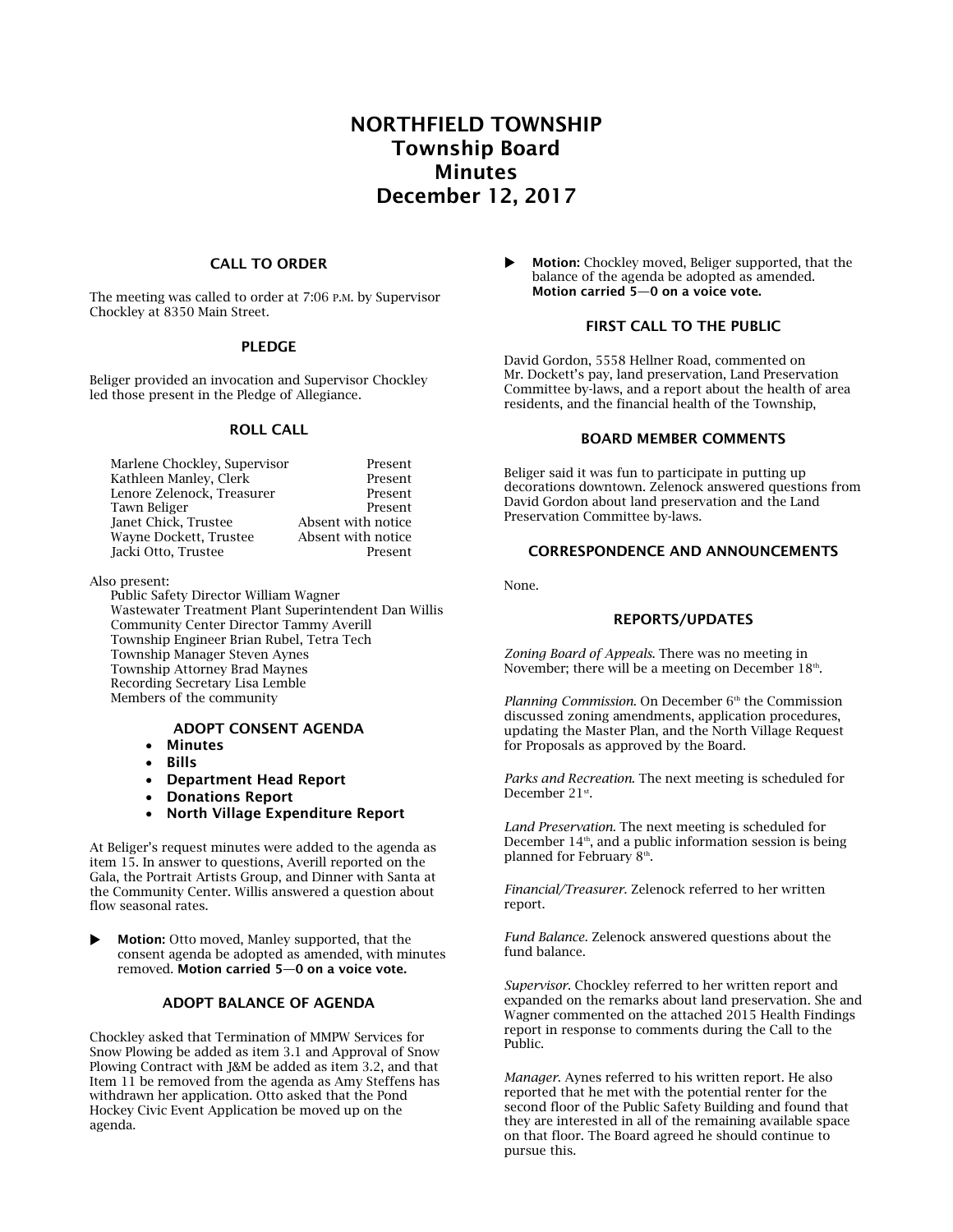### AGENDA ITEMS

#### 0.

### Civic Event Application: Pond Hockey

Sam Iaquinto, representing Michigan Pond Hockey Sport Charities answered questions about parking. Chief Wagner expressed concerns about open consumption of alcohol and provision of alcohol to locations other than the beer tent. Iaquinto confirmed that beer will be provided only in the beer tent.

 Motion: Chockley moved, Otto supported, to approve the Civic Event Application of the Michigan Pond Hockey Sports Charities with reimbursement for parking to be as established for the 2017 event, for February 9-11, 2018, with the condition that no open alcohol be allowed on Township Property, and that the condition of the parking area be restored following the event in the spring. Motion carried 5—0 on a roll call vote.

#### 1. Hiring of Wastewater Treatment Plant Operator: Hunter Lewis

 Motion: Chockley moved, Beliger supported, to approve the hiring of Hunter Lewis as Wastewater Treatment Plant Operator II at the beginning salary of \$30,000 per year, contingent upon passing all required checks.

In answer to a question, Willis said he interviewed two candidates, and neither has experience in this area, but Lewis has some experience as a machinist.

#### Motion carried 5—0 on a roll call vote.

#### 2. Hiring of Paid On-Call Firefighter: Jessica Burns

**Motion:** Chockley moved, Zelenock supported, to approve the hiring of Jessica Burns as a Paid On-Call Firefighter, contingent on successful completion of background check and physical. Motion carried 5—0 on a voice vote.

### 3. Hiring of Police Department Clerk/Dispatcher: Tracy Yurkunas

Motion: Chockley moved, Otto supported, to hire Tracy Yurkunas as part-time Police Department Clerk/Dispatcher from January, 2018, to July 1, 2018, at the rate of \$20 per hour. On July 1, 2018, at which time she will become a full time Clerk/Dispatcher, she will be paid at the rate of pay for that position, contingent upon successful background check.

Wagner answered questions about the full-time rate of pay and benefits starting in July.

#### Motion carried 5—0 on a voice vote.

### Termination of MMPW Services for Snow Plowing

 Motion: Chockley moved, Beliger supported, to terminate the snow removal contract with MMPW Services/Unique LLC pursuant to section 9(2) of the contract, and to direct the attorney to work with Chief Wagner to notify MMPW Services. Motion carried 5—0 on a voice vote.

### 3.2 Approval of Snow Plowing Contract with J&M

 Motion: Chockley moved, Otto supported, to approve the contract with J&M Landscaping for this year's snow removal contract.

Wagner said J&M bid this year, proposed competitive prices, are local, and provide lawn mowing for the Township.

Motion carried 5—0 on a voice vote.

#### 4. Asset Management Plan Contract

**Motion:** Chockley moved, Otto supported, to accept the proposal from Tetra Tech for Stormwater, Asset Management, and Wastewater (SAW) Scope of Services and Fee Proposal provided in the packet, and to authorize the Township Manager to sign the contract.

Brian Rubel of Tetra Tech answered questions, noting that the Wastewater Treatment Plant (WWTP) staff will probably purchase a software package to manage this information. He explained that the grant allows for up to \$85,000 to be spent for software and computers. He noted that even with the required match from the Township, which has already been met, the Township will be able to retain about \$91,000 from the grant which will add to the Township's fund balance. He also explained that the goal will be to train WWTP staff to keep the resulting document updated in future years. Willis, Aynes, and several Board members ecommended continuing with Tetra Tech for this project for a variety of reasons.

#### Motion carried 5—0 on a roll call vote.

#### 5. Resolution: 17-577: 2017-18 Budget Amendments

There were questions about whether the North Village RFP expenses were supposed to come out of the McKenna's retainer, and whether the Master Plan funding had been approved. Aynes explained McKenna's proposal for fees for the RFP, the Master Plan, and zoning ordinance amendment work. The Board discussed the scope of the work involved in these items. Zelenock said she would like an explanation from McKenna about the additional proposed expenses.

8Chief Wagner cautioned against moving the \$25,000 contribution to Fire & Medical Fund to the General Fund. He provided background about the history of that fund's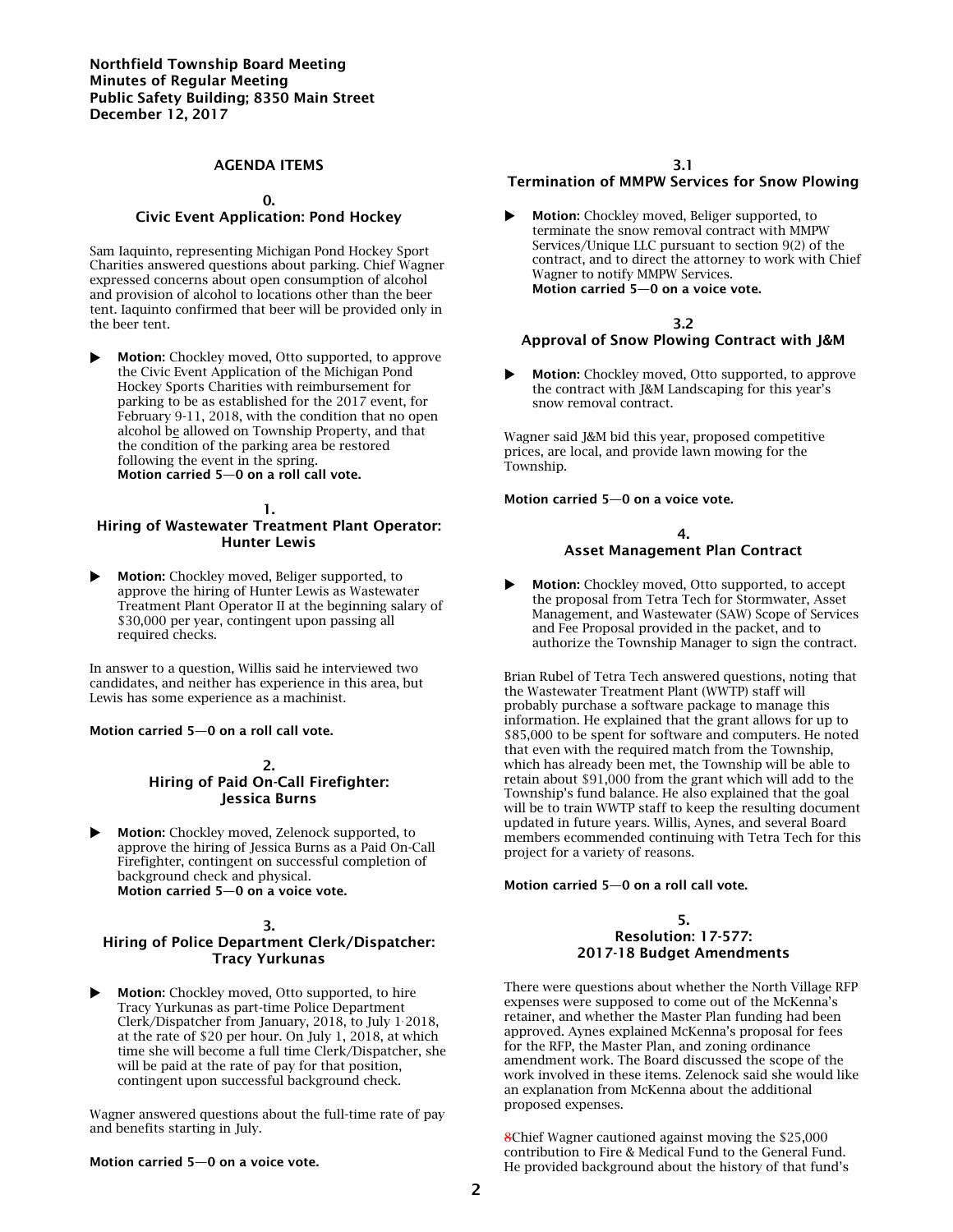### Northfield Township Board Meeting Minutes of Regular Meeting Public Safety Building; 8350 Main Street December 12, 2017

contributions to pay down the Public Safety Building bonds which has prevented it from building sufficient reserves for equipment replacement.

 Motion: Otto moved, Manley supported, to table Budget Amendment 3 to the Fiscal Year 2017-18 budget the first January Board meeting. Motion carried 5—0 on a voice vote.

### 6.

# McKenna Proposal for Master Plan Review and Zoning Ordinance Amendments

**Motion:** Chockley moved, Otto supported, to table the McKenna Proposal for Master Plan Review and Zoning Ordinance Amendments to January, 2018. Motion carried 5—0 on a voice vote.

#### 7. 2018 Board Meeting Schedule

 Motion: Chockley moved, Beliger supported, to accept the 2018 Board Meeting dates as distributed. Motion carried 5—0 on a voice vote.

### 8. 2018 Holiday Schedule

 Motion: Chockley moved, Manley supported, to accept the Holiday Schedule as distributed. Motion carried 5—0 on a voice vote.

#### $\mathbf{Q}$ Civic Event Application: Pond Hockey

Moved the beginning of the agenda.

#### 10.

# Planning Commission Appointments

Motion: Chockley moved, Otto supported, that Brad Cousino and John Zarzecki be reappointed to the Planning Commission for terms ending December 31, 2020; and that Eamonn Dwyer be appointed to the Planning Commission to serve the remainder of the two year term vacated by the resignation of Amy Steffens, ending December 31, 2019. Motion carried 5—0 on a voice vote.

### 11. ZBA Appointments

Removed from the agenda.

# 12.

### Board of Review Alternate Appointment

**Motion:** Chockley moved, Zelenock supported, that Christopher Salata be appointed to serve as an alternate member of the Board of Review for a term ending December, 2018. Motion carried 5—0 on a voice vote.

#### 13. Prioritize Goals from Board Retreat

Chockley referred to the spreadsheet in the packet showing rankings from Board members for each item. Aynes noted that some of the items require allocation of funds and other require engaging consultants. Beliger noted that priority rankings from Dockett were not included in this information. It was agreed he can provide his preferences when he returns in 2018. It was noted that many items listed require the involvement of multiple parties, such as downtown revitalization needing the work of the Planning Commission and the Board in addition to the Downtown Development Authority.

It was agreed this is a good start and it can be revised in the future.

### 14. Electricity Provider

Aynes referred to his memo and explained that the Township's attorneys had objections to the contract supplied by Constellation, the current provider. He recommended returning to DTE, although he noted an undetermined penalty will apply for the first year.

In answer to questions, Maynes said the contract had several basic deficiencies, and the inclusion of an indemnification clause was a serious issue. Aynes said another provider was initially considered, but their rates were higher.

- Motion: Otto moved, Chockley supported, that the Township manager be directed to return to DTE for provision of the Township's electric service.
- Amendment to motion: Chockley moved, Otto supported, to amend the motion to include option 1 the 12 month commitment. Motion carried 5—0 on a roll call vote.
- Amended motion: Otto moved, Chockley supported, that the Township manager be directed to return to DTE for provision of the Township's electric service, choosing option 1—the 12 month commitment. Motion carried 4—1 on a roll call vote, Zelenock opposed.

#### 15. Minutes

Several corrections were made to the November minutes.

 Motion: Chockley moved Zelenock supported, to approved the minutes of November 14 and November 28, 2017, as amended, and to dispense with the reading. Motion carried 5—0 on a voice vote.